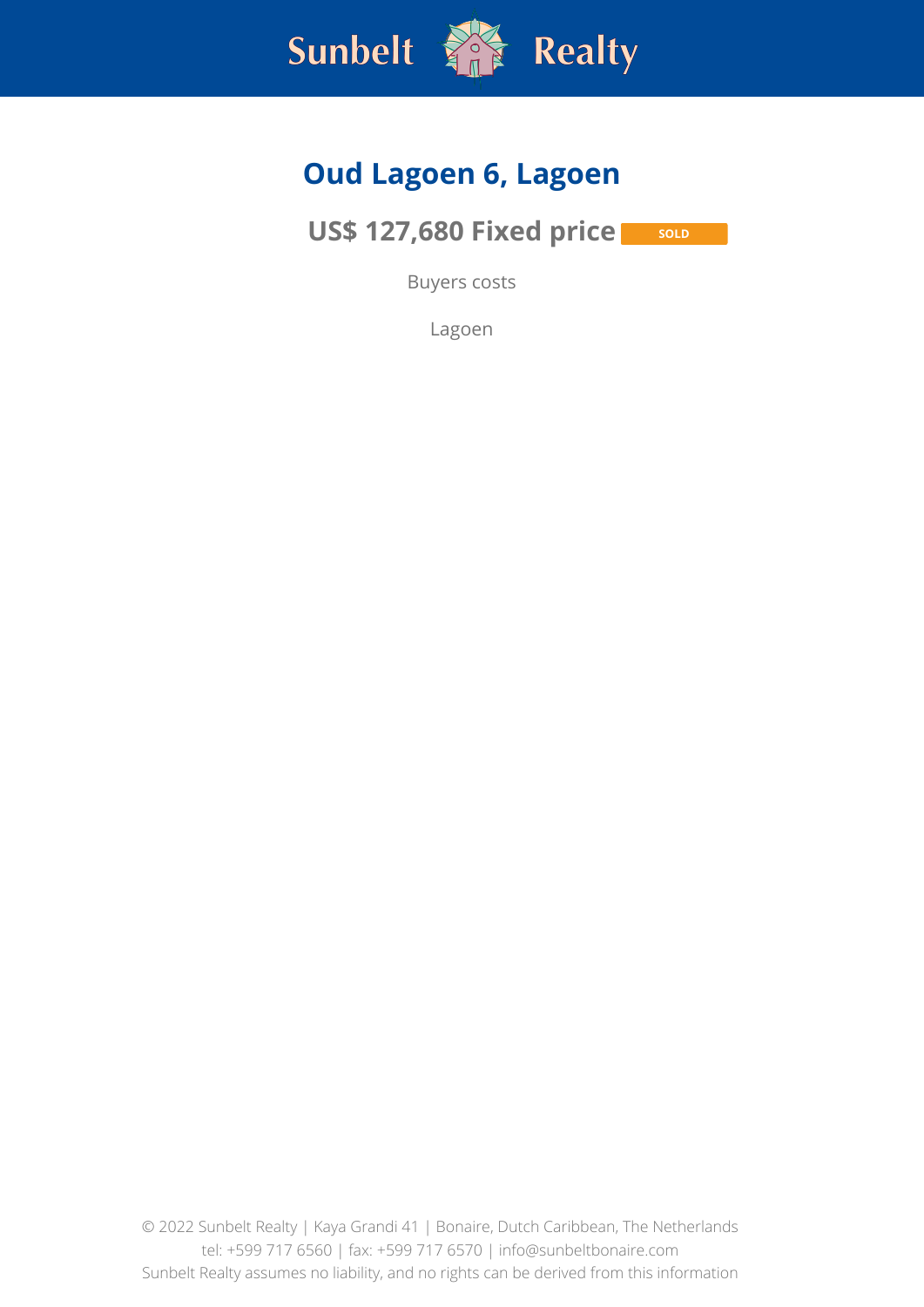

#### Real Estate information

| Neighborhood      | Lagoen                |
|-------------------|-----------------------|
| Address           | Oud Lagoen 6          |
| Freehold Land     |                       |
| New construction  |                       |
| Total ground area | 7,233 / 672 sq.ft./m2 |
|                   |                       |



Ground tax (annually): 0.345% of the value (1st residence), or Property tax (annually): 0.91% of the value (2nd residence). Buyers Costs consist of (one-off): 5% transfer tax, approx. 2% notary costs and costs of Land Registry at the office of Kadaster depending on purchase price.

Registered with the land registration office of Kadaster Bonaire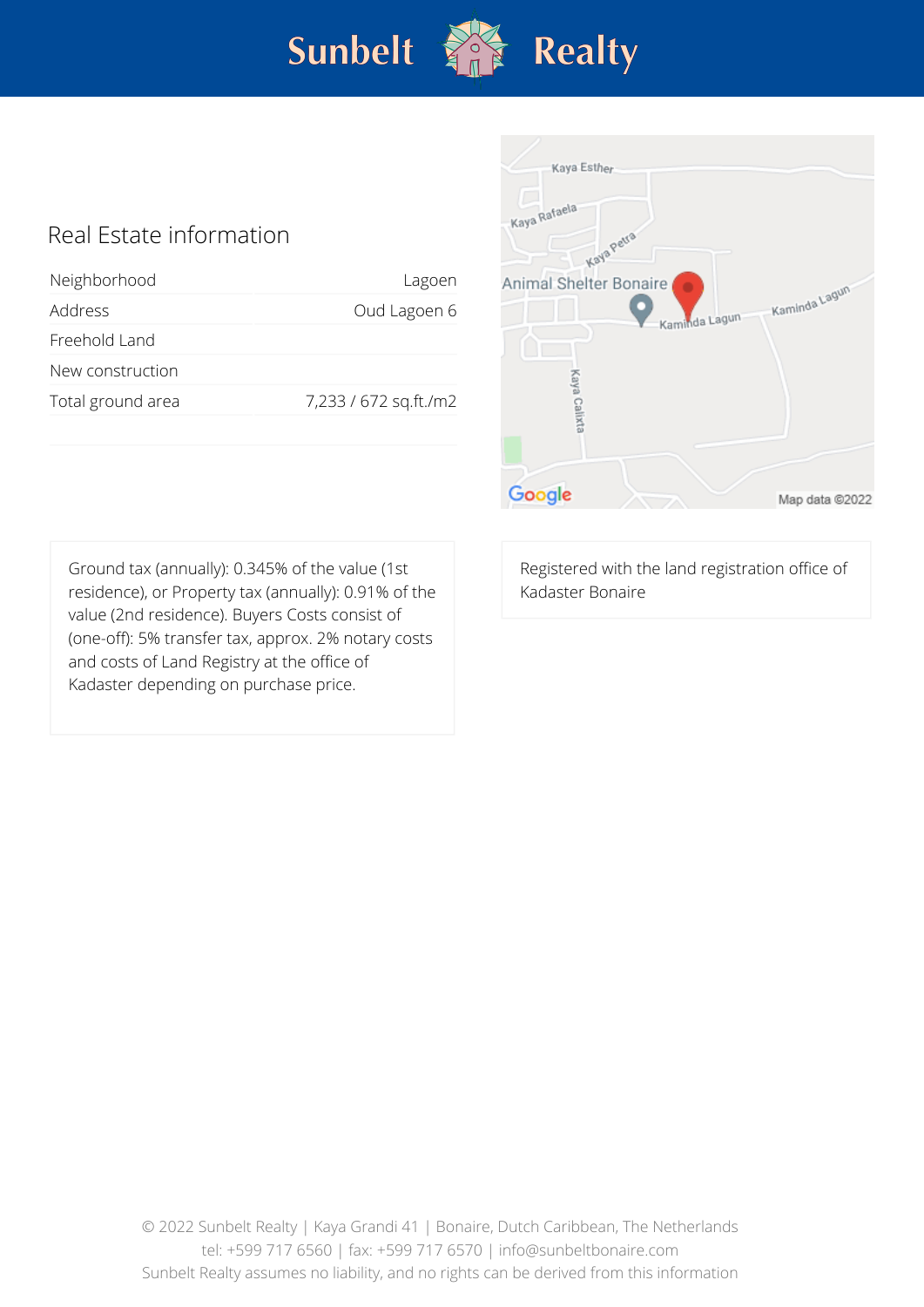

### Features

Beautifully situated South of the hills of Seru Grandi is the allotment plan 'Oud Lagoen'. Characteristic are her green character and eye for details. This small-scale allotment project consists of a total of 25 plots of freehold land. There is no building obligation on these plots and it is possible to optionally choose from one of the stunning pre-designed villas and have it build by JABO Construction. Check out their website [oudlagoen.com.](https://www.oudlagoen.com/) If desired, your own design can also be built by a contractor of your choice, provided that the additional building regulations are met.

The style of the optional pre-designed villas is based on the Antillean architecture, which fits in perfectly in this area. Imagine yourself in an environment of nature while the bustling Kralendijk is located just a few minutes away by car.

Public facilities

At Oud Lagoen, the cultural-historical value of the site is taken into account, the so-called 'Tanki' is combined with a playground.

Fertile soil

The soil at Oud Lagoen has a volcanic origin called Washikemba. Washikemba is very fertile soil, making the location perfect for creating a lush garden.